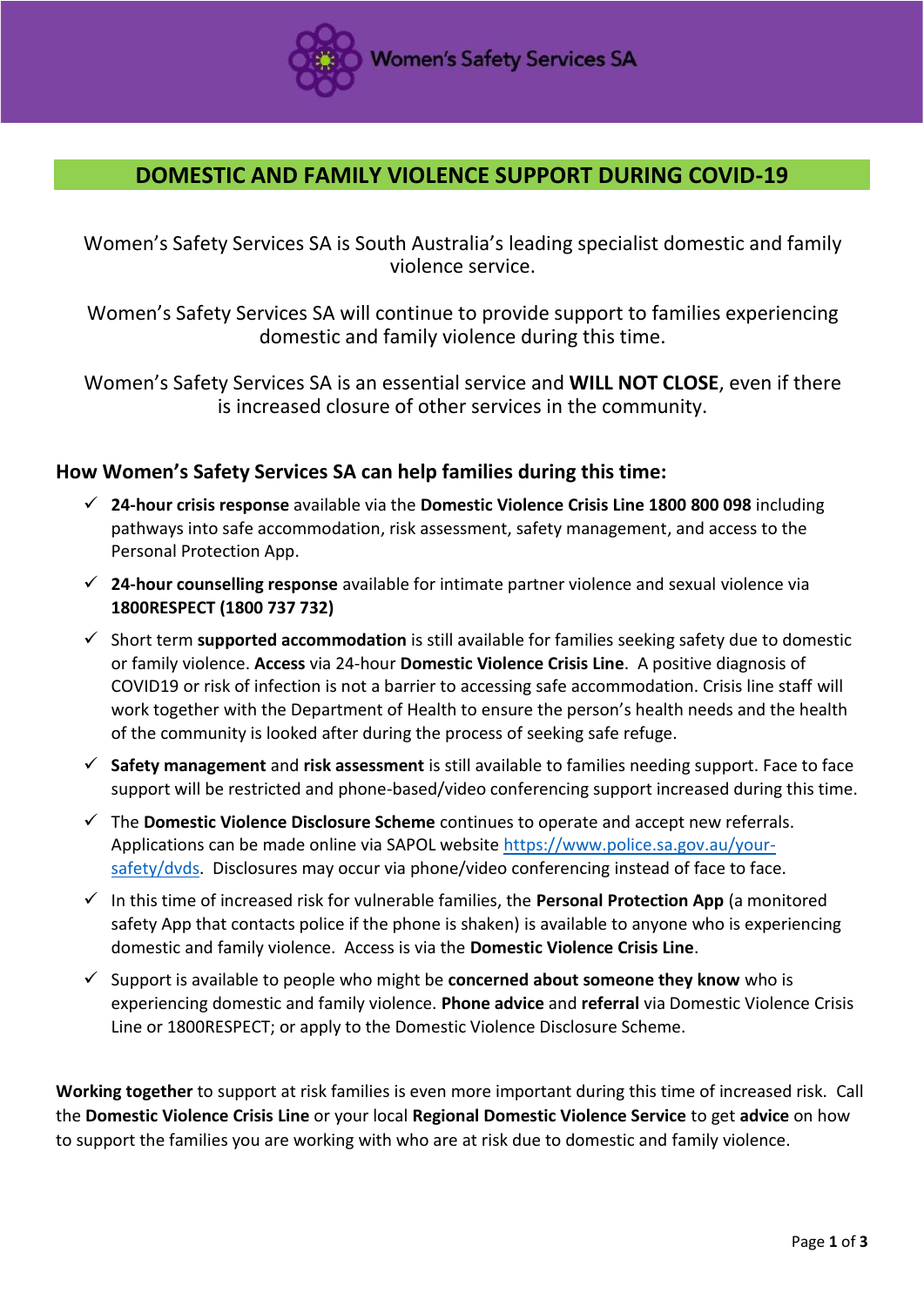

## **PRACTICE TIPS TO HELP SUPPORT PEOPLE LIVING WITH DOMESTIC AND FAMILY VIOLENCE DURING COVID-19**

Domestic and Family Violence is a safety issue in which there is the likelihood of serious harm or death.

Safety is the first priority of any response. Safety is not just about safety from physical bodily harm and can encompass emotional, financial, cultural, spiritual, technological and community aspects.

Safety planning does not prevent or stop abuse – only the person perpetrating the abuse can stop this. A person experiencing abuse is never to blame or responsible for the abuse or their safety.

Domestic and family violence occurs within a pattern of abuse and control. Controlling behaviours are inclusive of restricting people's relationships and contact with family, friends and services. COVID-19 and the associated isolation will intensify the experience of control for our clients.

The behaviour of someone perpetrating abuse may have changed in the wake of COVID-19, and this may increase risk to families. Some families are reporting behaviour changes such as increased monitoring and surveillance, and sharing of misinformation about COVID-19 and infection control responses as a way to scare, control or isolate someone. Children are also at increased risk of abuse during this time, and some perpetrators of abuse are using COVID-19 and infection control measures as a means to disrupt family functioning and custody/access/handover agreements.

## **Some tips when planning around safety:**

- $\checkmark$  Do not assume that previous safe modes of contacting people are still applicable. A person's situation may have changed (e.g. not going to work), and hence their 'safe time' to connect can also change. Check-in with the person about how to communicate safely during this time.
- $\checkmark$  Reassure people that essential services such as police and domestic and family violence services will be available to them (even if other services close). Help people think through how they might call a service to get help, particularly if they are living with the person who is abusive. Some examples could be:
	- call when going to the shops for groceries or medications
	- call when the is perpetrator asleep
	- call from bathroom with shower running
	- call from a room where there is a locked door
	- call when the perpetrator leaves the house
- $\checkmark$  Help the person you are supporting to develop a plan around their safety. Previous strategies that a person used may not be relevant anymore. People's access to supports may be restricted and their 'window of opportunity' to connect reduced. Help clients to find creative, flexible solutions to overcome these barriers. NGOs and government departments are all increasing efforts to support vulnerable families and there may be new support options available in this time.
- $\checkmark$  Keep safety plans simple and clear and avoid overwhelming people. Three key questions to help someone safety plan are:
	- o *"What has helped you feel safe in the past?"*
	- o *"Who are your supports and how can you stay connected with them?"*
	- o *"How would you get help if you needed it?"*